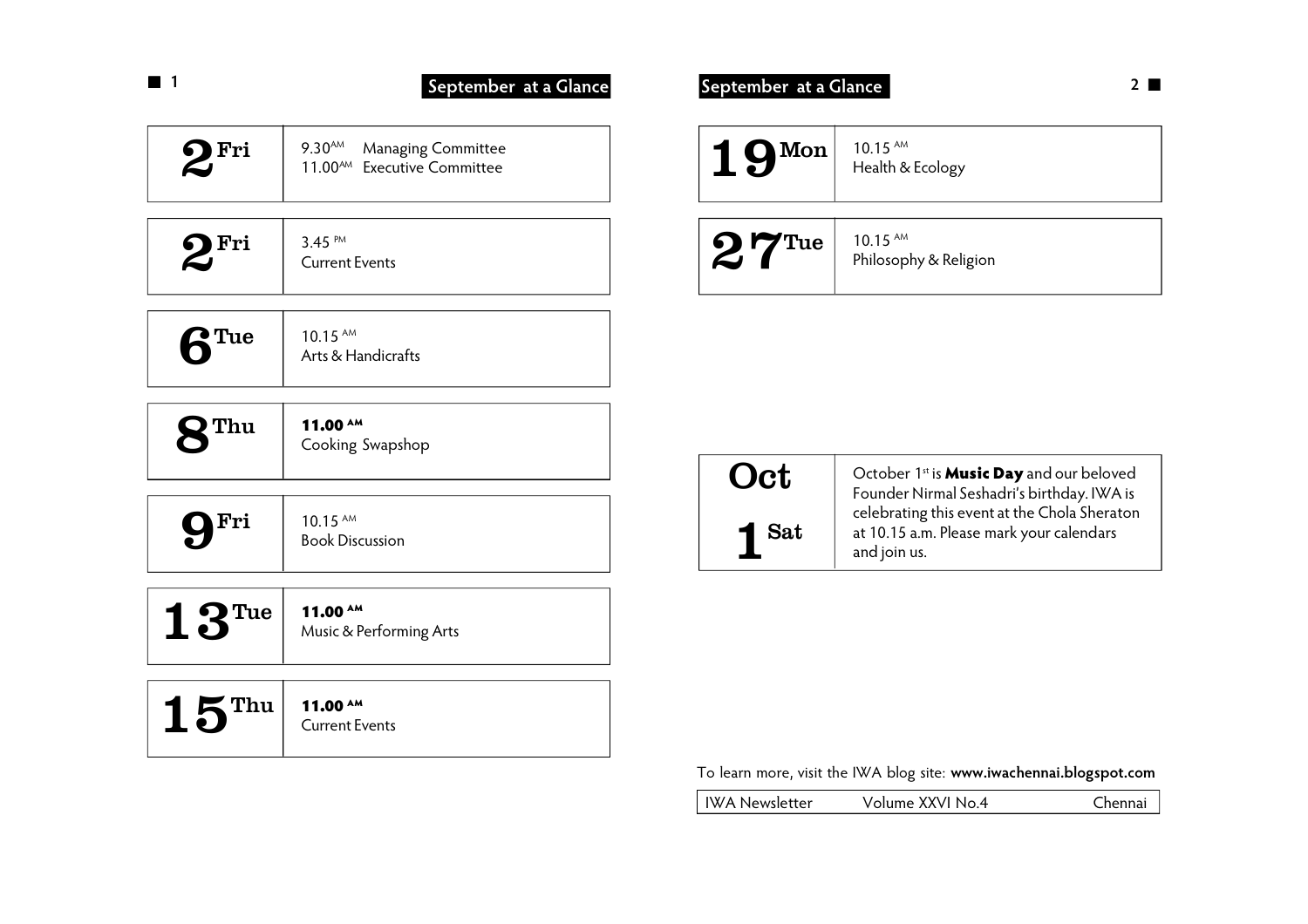## **3**

## **From the Presidents**

# Dear Friends,

We would like to share 2 IWA treasures that we have discovered over the last few months:

- 1. The power of IWA: It's all encompassing, never failing and always positive. For instance, every time we needed advice or a helping hand and asked a past president or member for something, we were rewarded with a, "yes of course" response and a very warm smile. This is the power of IWA! It has infused our talented activity chairs to plan outstanding meetings.
- 2. "I do it for IWA": If the power of IWA elicits a warm smile and a "can do" attitude in our members, a little introspection is all that is required to conclude that this "can do" attitude comes naturally from the heart. And so, the phrase and indeed, the belief of, "I do it for IWA" is the 2<sup>nd</sup> treasure. These simple words hold the very essence of what binds us together. We see IWA as a lifeline, a magnet that attracts its members to go that extra mile…. all because "it's only for IWA.''

## NINA KOTHARI CHERRY VENKATESAN

| -Fri<br>6) | $9.30^{AM}$<br><b>Managing Committee</b><br>10.30 <sup>AM</sup> Executive Committee |
|------------|-------------------------------------------------------------------------------------|
|            | Madras Club<br>Adyar Club Gate Road<br>R.A. Puram, Chennai 600 028                  |

Meetings are hosted by **Tehnaz Bahadurji**

## **Current Events**



3.45 PM Nina Kothari's Residence Kothari Bagh 18 M.G. Road Nungambakkam Chennai 600 034

# **Anna Hazare and the fight against corruption**

**N. Sathiya Moorthy**, our speaker is a Political & Foreign Policy Analyst. He has been Director of the Chennai Chapter of the multi-disciplinary Indian public policy think-tank 'Observer Research Foundation' (ORF), headquartered in New Delhi.

After a series of false starts by others before him, Anna Hazare seems to have captured the imagination of contemporary India. He is aided by the power of the electronic media, particularly the social media, which has lent certain flexibility and unsubstantiated credibility to what used to be dismissed as rumours. The national mood is also just right, as the higher judiciary has taken a strong and sustained view of corruption. Yet, the question remains: Has Anna Hazare, and others like him, including Baba Ramdev, over-stepped the constitutional 'Lakshman rekha' as conferring greater legitimacy on their demand for Parliament passing the 'Jan Lok Pal Bill' has all the makings of the 'People's Courts' of Naxalite militants. Unlike the 'JP movement' and others before him, we hope 'Team Anna' is able to deliver on the hopes that it has stirred.

**N. Sathiya Moorthy** will try to address all these concerns.

### **Members only.**

Coffee, Tea and Cookies meeting.

A warm thank you to **Nina Kothari** for graciously hosting the meeting. We thank **Vimal Shivdasani** for sponsoring the technical support. We thank **Jessica Elias** for being our day facilitator.

AMBIKA MAMMEN ANGELIKA SCHWERING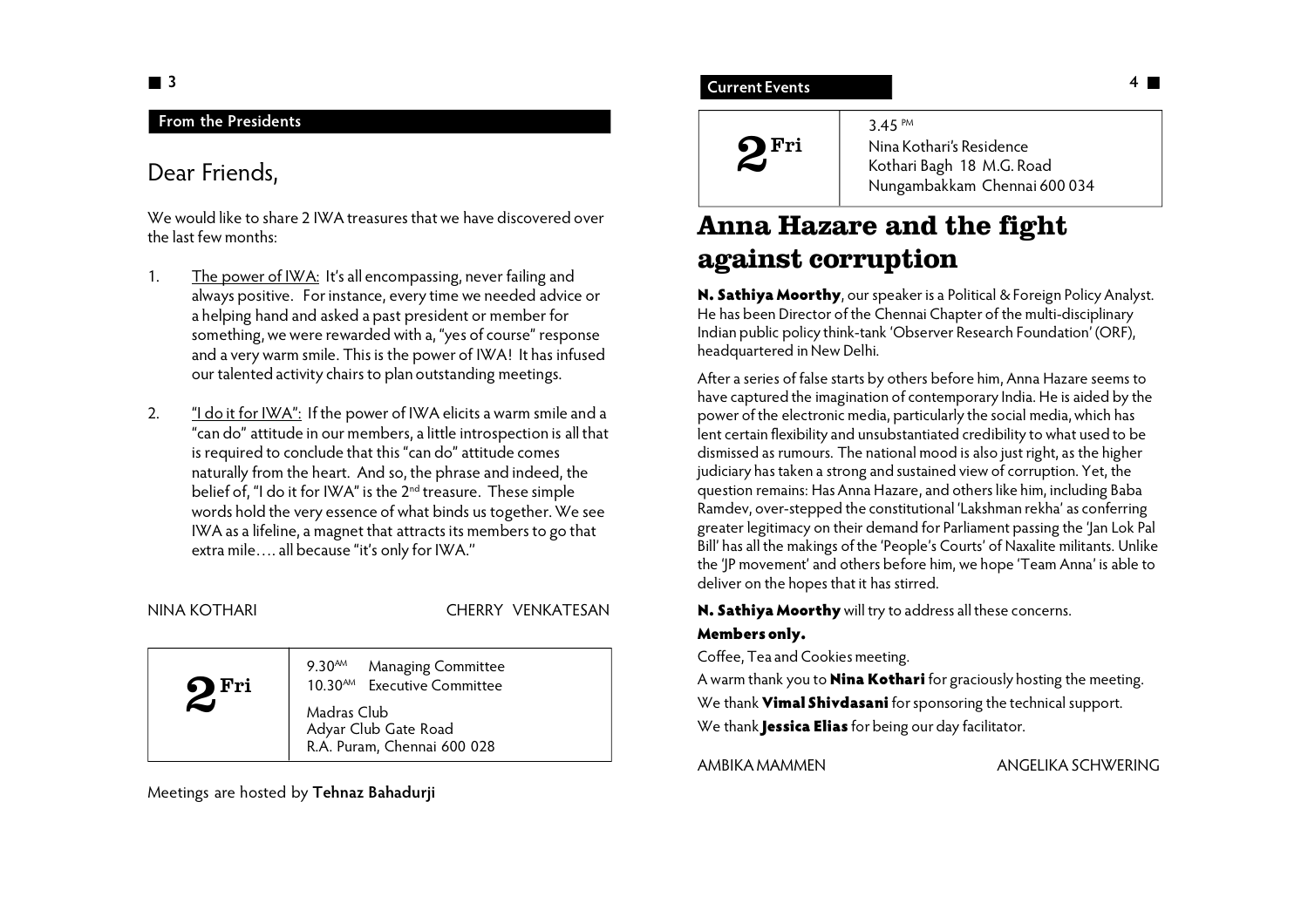**Arts & Handicrafts**

10.15 A.M Madras Boat Club Boat Club Road Chennai – 600 028.  $6^{\text{True}}$ 

# **Facing Life's Challenges Through Art & Humour**

Affable artist **Manohar Devadoss** takes you through his artistic phases from the time he was a bachelor through his courtship and marriage to his lovely wife Mahema who was an inspiration and motivating factor to him as his sight gradually diminished. He will speak to us about how art and humour helped him maintain a positive attitude to life while losing his vision and facing the challenges that came along when his wife met with an accident which rendered her wheelchair bound. We will be treated to a slide show of some of his intricate ink sketches and water colour drawings that are indeed remarkable.

We thank **Mansha Bhatia** and **Nalini Acharya** for graciously hosting the meeting.

We thank **Bimla Bhatla** for sponsoring the electronic equipment.

We thank **Neena Sanghavi** for being our day facilitator.

DEEPALI GOYAL ANITA NAZARETH WEDICK

**1 5 Cooking Swapshop** 



# **Samayal - Classic Tamil Brahmin Cuisine**

South Indian cuisine is mainly vegetarian, healthy and wholesome based on the concept that food shapes the personality, soothes the mind and mood, and is essential for spiritual progress! In a Tamil Brahmin household food is always prepared with a great deal of attention to cleanliness, balancing of nutrition, flavours, texture and variety.

**Viji Varadarajan** is a new wave expert in Tamil Brahmin cooking. She has passionately recorded her recipes for posterity in her international award winning cookbooks! The identity of this unique community is inextricably linked with food habits, inspiring the younger generations to want to revisit and relearn the tastes and flavours of their long forgotten roots!

We thank **Shobhana Reddy** for graciously hosting the meeting.

We thank **Anita Bhatia** for being our day facilitator.

NABILA AVAIS PHYLLIS STATHIS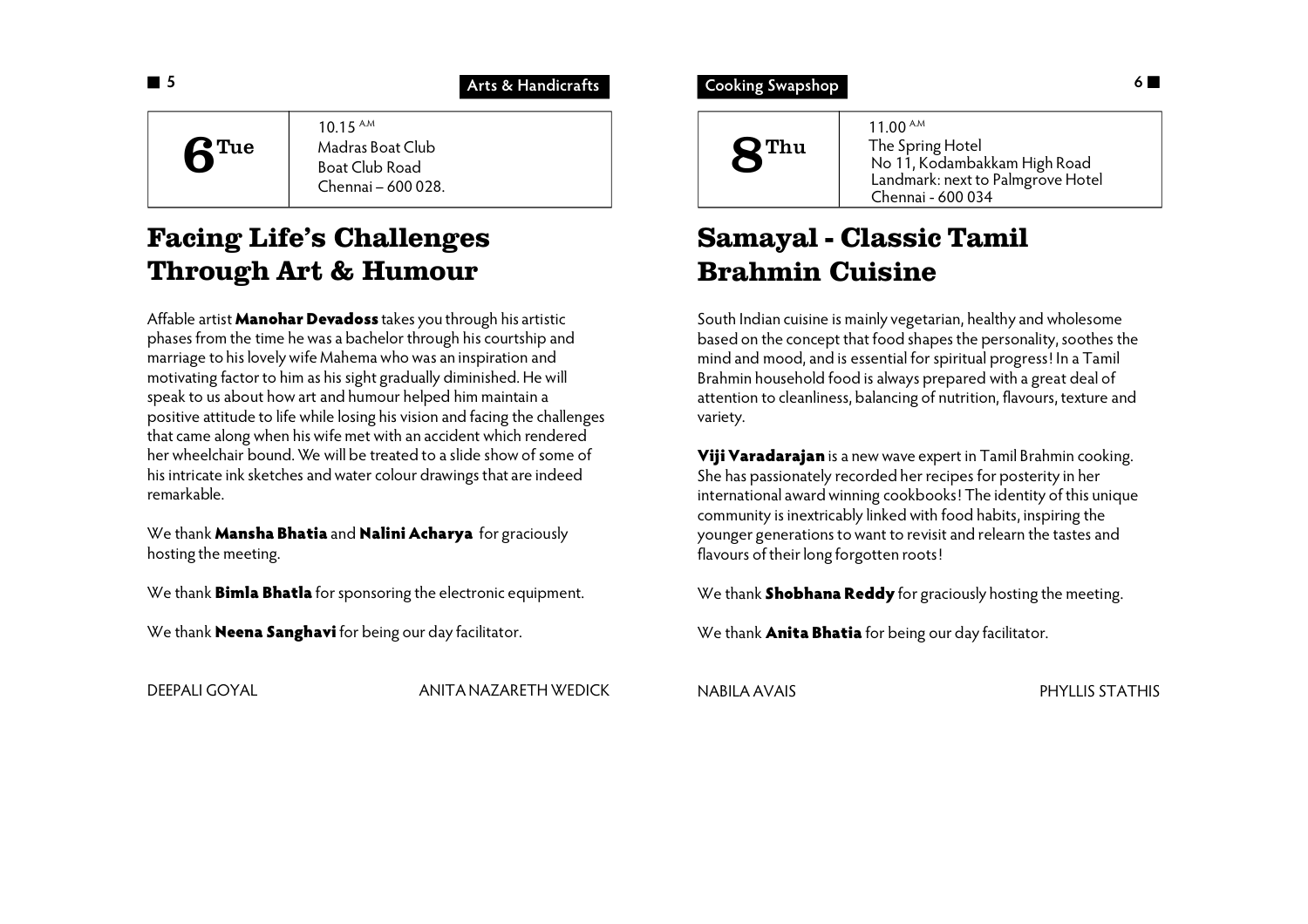|                  | <b>Book Discussion</b>                                              | <b>Music &amp; Performing Arts</b>                                                                                          |  |
|------------------|---------------------------------------------------------------------|-----------------------------------------------------------------------------------------------------------------------------|--|
| $\mathbf{Q}$ Fri | $10.15$ AM<br>Madras Boat Club<br>Boat Club Road<br>$CL$ : $100000$ | $11.00^{\text{AM}}$<br>$\triangleleft$ $\Omega$ Tue<br>The Amethyst,<br>Next to Corporation Bank<br>Whites Road, Rovapettah |  |

Chennai - 600 028

# **No Learned Questions, please!**

Indu Balachandran is a familiar name to many newspaper readers. To people who read her columns, it will be no surprise that her new book *Don't go away. We'll be right back. The Oops and Downs of* Advertising is flying off the shelves even in it's 2<sup>nd</sup> reprint. Her irrepressible, and irreverent, humour floods every page. Indu says this is all yesteryear stuff – of the pre-digital era – and elicits wide-eyed looks from the young turks in Advertising Agencies today. But they were evidently very joyful yesteryears for her, as the book is clearly a celebration of her Ad Agency innings.

We thank **Uma Ganesan**, **Shobha Hebbar & Leena Suryaprakash** for graciously hosting the meeting.

We thank **Rajni Sabherwal** for being our day facilitator.

## TEHNAZ BAHADURJI

Member–to–Member Share

For October 28, we invite IWA members to speak on the subject **My Favourite Book.** The book can be a childhood or current favourite and in any language. Take 2 minutes (timed on a stop watch) to share with us why it is so special to you. Time permits only 15 speakers. Please warn in with Vidya at 98410 30737, or at singh.vidya@gmail.com, or Tehnaz at 98400 24726, or at bahadurij@gmail.com with your name, IWA number and title of book.

| 11.00 A.M<br>The Amethyst,<br>$\blacksquare$ $\blacksquare$ Tue<br>Next to Corporation Bank<br>Whites Road, Royapettah<br>Chennai- 6000 14 |  |
|--------------------------------------------------------------------------------------------------------------------------------------------|--|
|--------------------------------------------------------------------------------------------------------------------------------------------|--|

# **All That Jazz**

**Madhav Chari**, the well-known jazz musician and pianist will conduct a special jazz session for IWA members. The workshop will introduce us to the nuances of jazz music; music and culture; jazz music and American culture and the nature of creativity. Mr.Chari will then lead us through group exercises in music.

The workshop has multiple goals: to introduce jazz music to the audience of Chennai and to encourage the audience to think about music and culture.

The program will conclude with a 15 minutes jazz performance by Madhav Chari.

We thank **Kiran Rao** for graciously hosting the meeting.

We thank **Aruna Vijaykumar** for being our day facilitator.

GEETA VASUDEVAN KIRAN RAO

Our Congratulations to V.L.Indira Dutt for receiving Dr.Bezawada Gopala Reddi's award for " Best Industrialist" & "Community Service"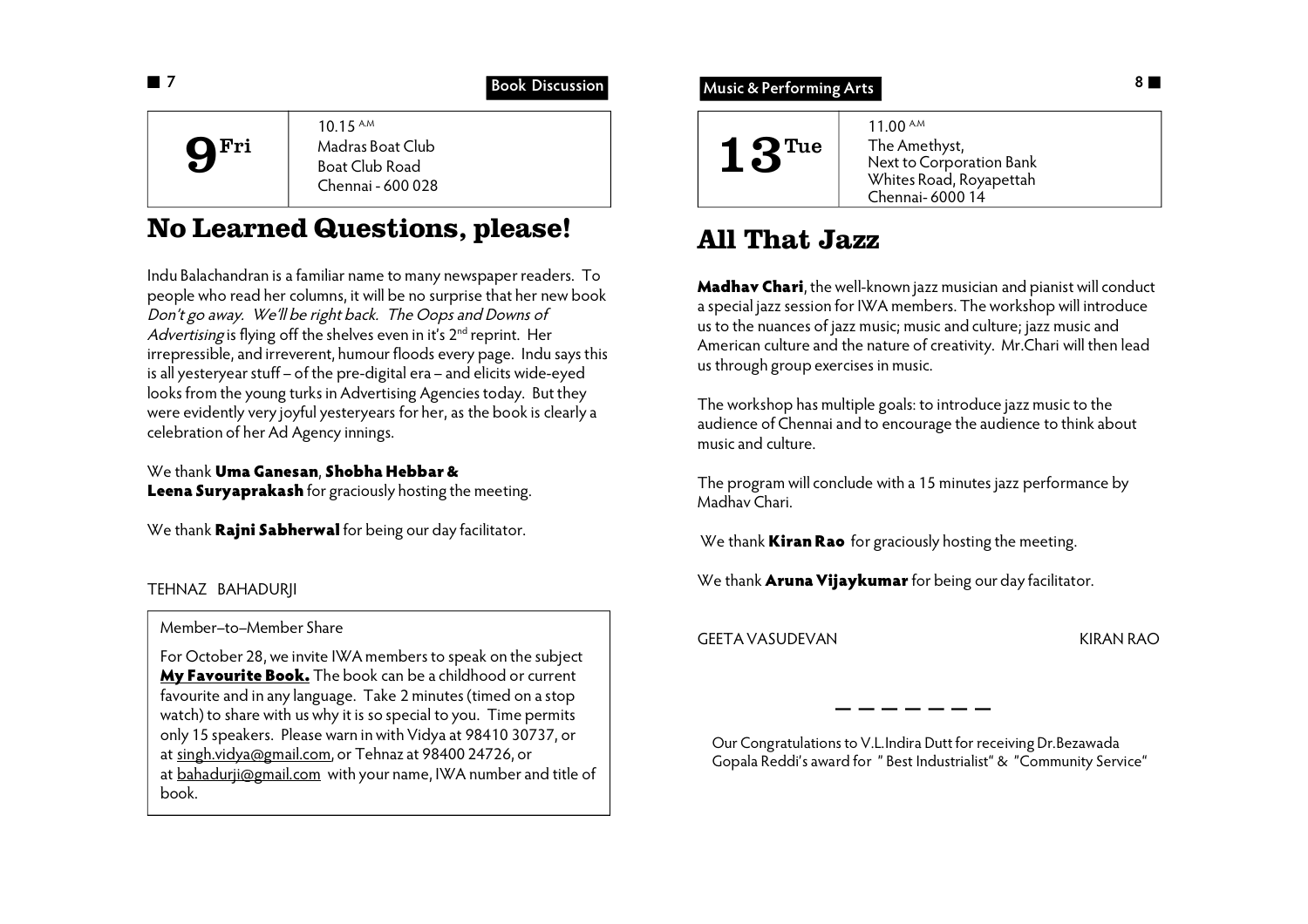## **Current Events**

11.00 A.M The Madras Club Adyar Club Gate Road Chennai 600 028.  $15$ <sup>Thu</sup>

# **Traditions and Onam**

**K R N Menon**, our speaker is an Honours graduate in Philosophy, Politics and Economics from Oxford University. He is an erudite speaker and is closely connected to the Travancore Royal Family. He will speak to us on the traditions, temples and the Travancore Culture.

The pomp and splendour that marks the homecoming of legendary King Mahabali in the state of Kerala is celebrated as Onam. This ten day festival showcases beautiful flower Kolams which are called 'Onapookkalam'. Malabar women are stunningly beautiful in their sarees of Cream and Gold with jasmine garlands adorning their hair. Who can visualize a festival without sumptuously delicious food? We serve you the **'Kerala Cuisine'**.

**Members only.** We would love to see you dressed in cream and gold. Please **warn in** by September 9, 2011, (10am - 5pm - Mon-Fri) at 28292777 - Extn 24 or **Nita Reddy** at 42030717/9962530717. Come celebrate **Onam** in IWA style.

## We thank our gracious Sponsors:

Susan Abraham, Latha Baratan, Usha Chandrakumar, Suma Eapen, Radha Gopalakrishnan, Molly Jacob, Meera Jayakar, Jansi Kishore, Anita Koshy, Susan Koshy, Badrunissa Mahadevan, Cibi Mammen, Ann Mathew, Bina Mathew, Darley Mathew, Maya Mathew, Minnie Mathan, Lakshmi Menon, Sujaya Menon, Asha Mohan, Rathi Nilakantan, Beena Ram Mohan, Shanta Ramesh, Shanthi Verghese. We thank Ambika Mammen for hosting the meeting.

We thank our day facilitator's Sarah Chanda, Jaya Menon, Premila Jacob and Shirley Verghese.

AMBIKA MAMMEN ANGELIKA SCHWERING

## **10 a 10 10 10 Current Events 10 Health and Ecology**

19Mon

10.15 A.M Semmozhi Poongha Botanical Garden Cathedral Road – Anna Salai junction (opposite to the American Consulate)

# **Tree Walk**

Please join us for a tree walk with Nizhal (Shade), a trust formed in 2005 to promote concern for trees in the city. Nizhal has been actively involved with several greening activities around the city and brings about awareness on the role of trees in our lives and the need to plant, propagate and care for trees for the benefit of all.

Semmozhi Poongha (Classical Language Park) is a 20 acre botanical garden in the center of Chennai, which opened in November 2010. The garden houses over 500 species of plants and more than 80 trees, some more than 100 years old.

Accompanying us on our walk is our Resource person, **Ambika Chandrasekhar**, who is a senior market research consultant and is an avid naturalist.

We have to limit to 25 members. Please **warn in** with **Malini Balakrishnan** (9176687337) September 5<sup>th</sup> to 7<sup>th</sup>, from 10am to 5pm only please.

We thank **Badrunissa Mahadevan** for being our day facilitator.

USHA MOORTHY MALINI BALAKRISHNAN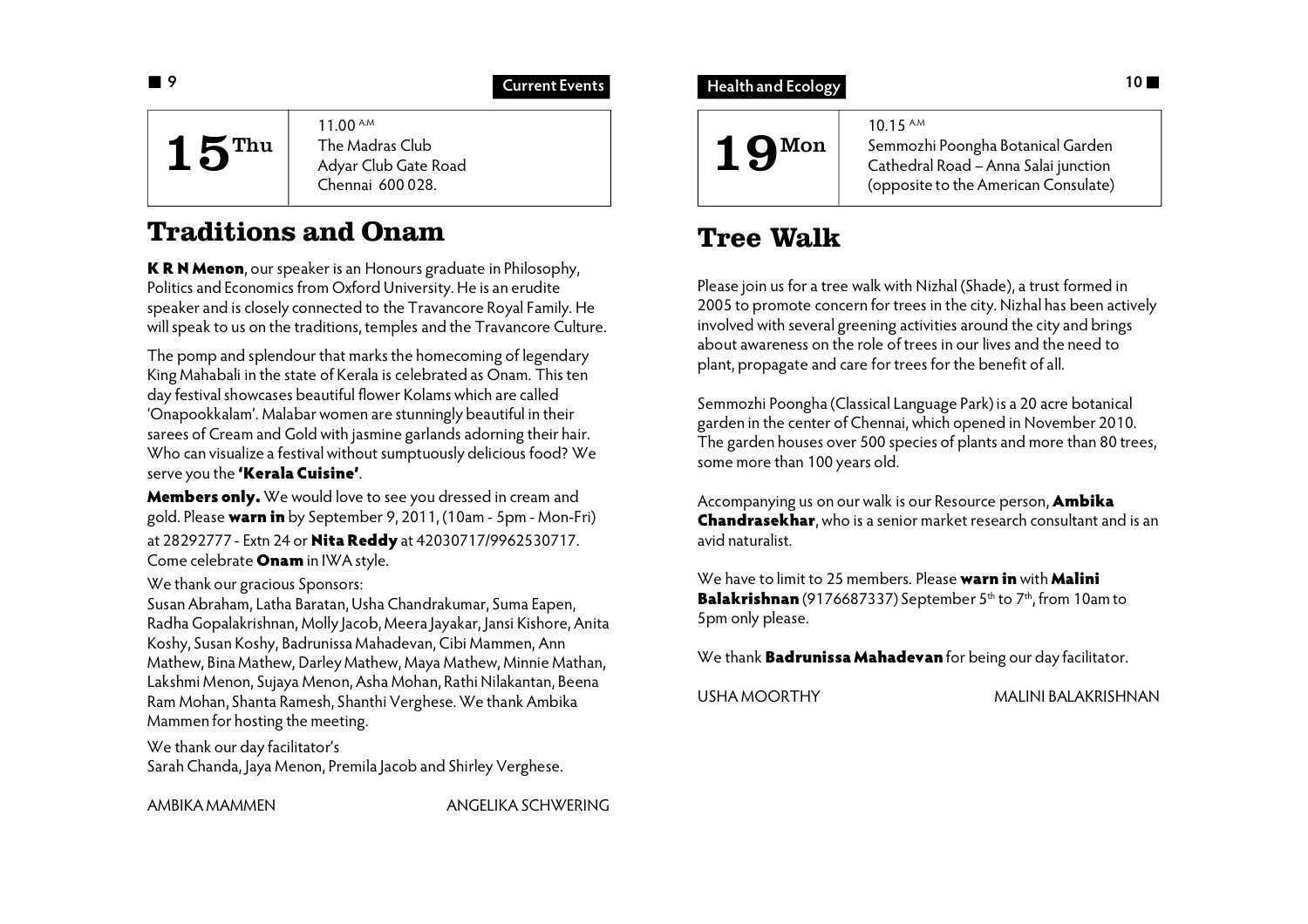**Philosophy & Religion**

# 27Tue

10.15 A.M 1086, Poonamallee High Road EVR Periyar Salai Chennai 600 084

# **Jashn-e-Eid**

Eid is a day of Thanksgiving: A day to express gratitude for a joyful atmosphere

Eid is a day of Rememberance: Remembering all our graces and bounties

Eid is a day of Victory: Celebrating the victorious spirit of humankind Eid is a day of Peace: A day to bless others with love & Eid is a day of Celebrations: Friends coming together to dedicate this day to the spirit of Love, Sharing, Peace, Fellowship & Joy.

A perfect precursor to the mouth-watering Eid feast will be the qawwali program presented by the famous **Sufi Singer Munna Shaokath Ali** of bollywood fame.

Join us in celebrating and enjoy a traditional biryani lunch.

We thank our gracious Hostess's:

Zubeida Asgarali, Nabila Avais, Fakhira Ayer, Bilquis Chida, Rehane Yavar Dhala, Mahmooda Haja Shareef, Zainab Kachwalla, Thayabae Kakar, Sadiya Khaleel, Bela Mistry Khaleeli, Mahin Rabi Khaleeli, Raheela Kareem, Badrunissa Mahadevan, Farida Majid, Bilkis Moosa, Fazeela Nurdeen, Seema Sait, Sabine Erlich Salam, Raziyeh Sheerazie, Fharzana Siraj, Naaz Tyebbhoy.

We thank **Zainab Kachwalla** for being our day facilitator.

## **Members only.**

**11 11 11 History, Culture & Tours Philosophy & Religion History, Culture & Tours** 

# **A Baltic Adventure -**

September  $6<sup>th</sup> - 20<sup>th</sup>$  2011

Something different, something special, something memorable was the remit for the IWA Trip to celebrate 25 years. A tall order when one considers the numerous and varied trips that have taken place over the years.

Hence, a Baltic Cruise. Twelve days cruising, from the Netherlands and visiting Copenhagen, Denmark; Warnemunde (Berlin) Germany; Tallinn,Estonia; St. Petersburg, Russia; Helsinki, Finland and Stockholm, Sweden.

The ship, MS Rotterdam, offers a luxurious cruising experience with state of the art amenities, five star dining, a \$2 million art and antique collection, extensive activities and enrichment programmes.

The shore excursions include tours of the major sites of the places visited and designed to maximize the time spent in each.

We are sure this will be a truly memorable experience and suggest you should have: a camera, a healthy appetite and stamina. Mobile phone (optional)!!

## **BON VOYAGE to our travel enthusiasts!**

SOMNA SACHDEV ELIZABETH ASTON

JAYASHREE MANRADIAR ANJALI SACHETI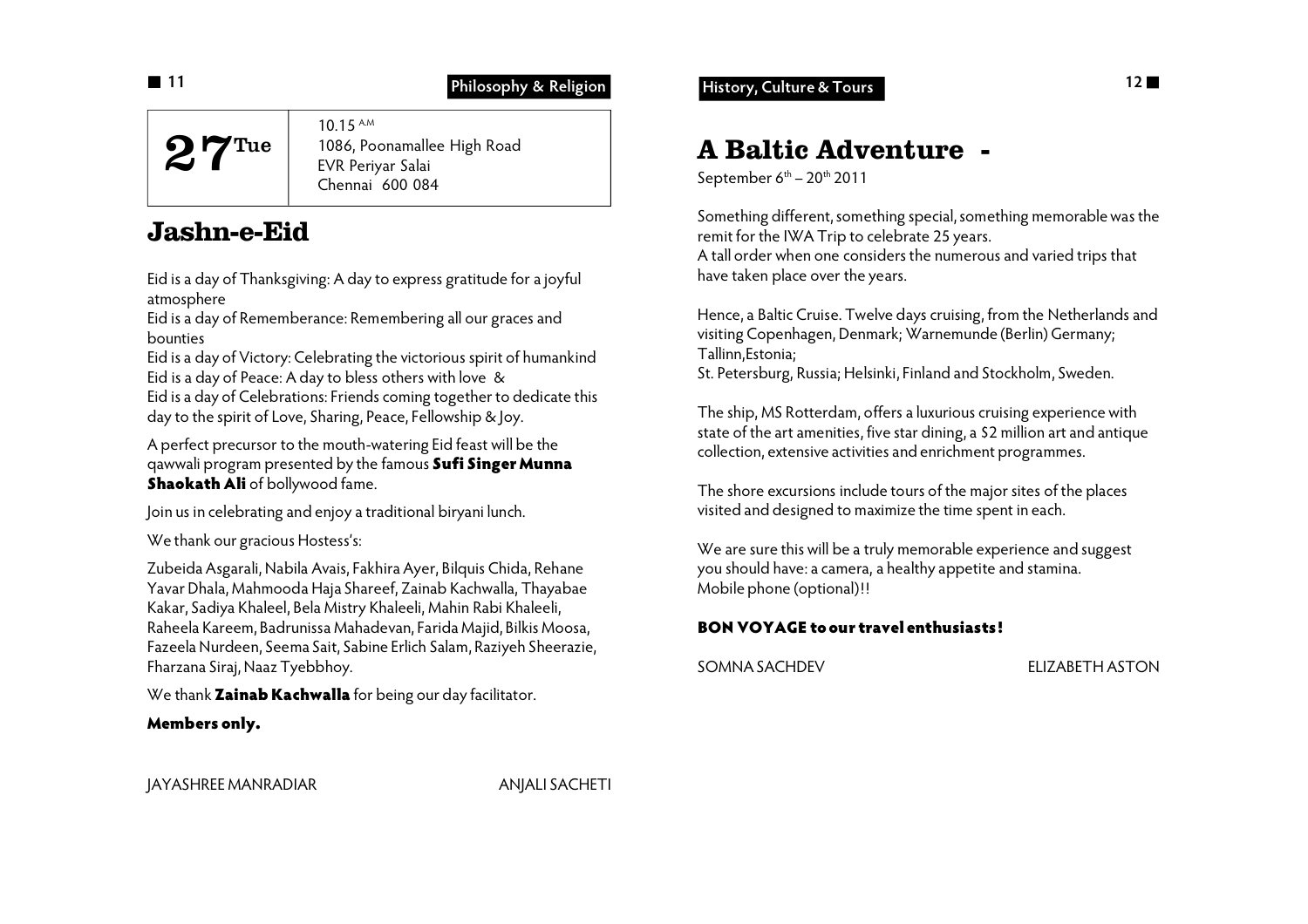## **Notes**

Our deepest condolences to Mansha Bhatia on the demise of her fatherin-law.

Our deepest condolences to Bharati Nair Gopinath on the demise of her mother.

Our deepest condolences to Saroja Ramamrutham, Sujaya Menon & Lakshmi Viswanathan on the demise of their brother and to Vijaya Balasubramaniam for the loss of her brother-in-law.

Our deepest condolences to Anita Reddi on the demise of her mother.

Our deepest condolences to Sheela Shetty on the demise of her husband.

### **Change in Telephone/Mobile Numbers:**

Raheela Kareem : 9543979207

Ambika Mammen : 24312733 / 9840064773

 $-$ 

## **Change of Address:**

Alexandra Thompson No: 4, 9th Avenue Harrington Road, Chetpet Chennai - 600 031

Anjali Sacheti D2, Mallika 34, Pycrofts Garden Road Chennai - 600 006

## **13 14 History, Culture & Tours**

# **Visit to Delhi and Lucknow**

SATURDAY 28TH JANUARY - THURSDAY 02<sup>nd</sup> FEBRUARY 2012

### DELHI CELEBRATES 100 YEARS AS INDIA'S CAPITAL

Delhi has been the preferred capital to several dynasties for the past 5000 years! From the legendary capital of Indraprastha, built by the Mahabharata heroes, the Pandavas , to Purana Qila and Tughlaqabad the capital of the Delhi Sultans, to Shahjahanabad the capital of the Mughals to Lutyen's Delhi the city built by the British for the Jewel in the Crown.

The five day trip to Delhi and Lucknow for sightseeing and shopping will include most of the famous sights and monuments. On the 29<sup>th</sup> evening we will see the Republic Day Beating Retreat.

A detailed itinerary for the proposed trip is available on the IWA blog site: www.iwachennai.blogspot.com The total cost of the above tour is Rs 36,500 per person The tour cost includes:

- Accommodation on Twin sharing basis with all meals
- Transfers and sightseeing by A/C deluxe coach
- English speaking Guide during sightseeing
- Entrance fees
- Air ticket from Chennai/Delhi/Lucknow/Chennai
- Tips
- One water bottle a day.

To book your place you will need to:

- (a) Confirm your name, as per your passport .
- (b) Pay a non-refundable deposit of Rs 20,000 by cheque or cash by Monday 10<sup>th</sup> October 2011.

Please contact Elizabeth Aston on 24328590 or email astonk90@gmail.com to confirm your booking. The minimum group size is 25 and the maximum is 30.

SOMNA SACHDEV ELIZABETH ASTON